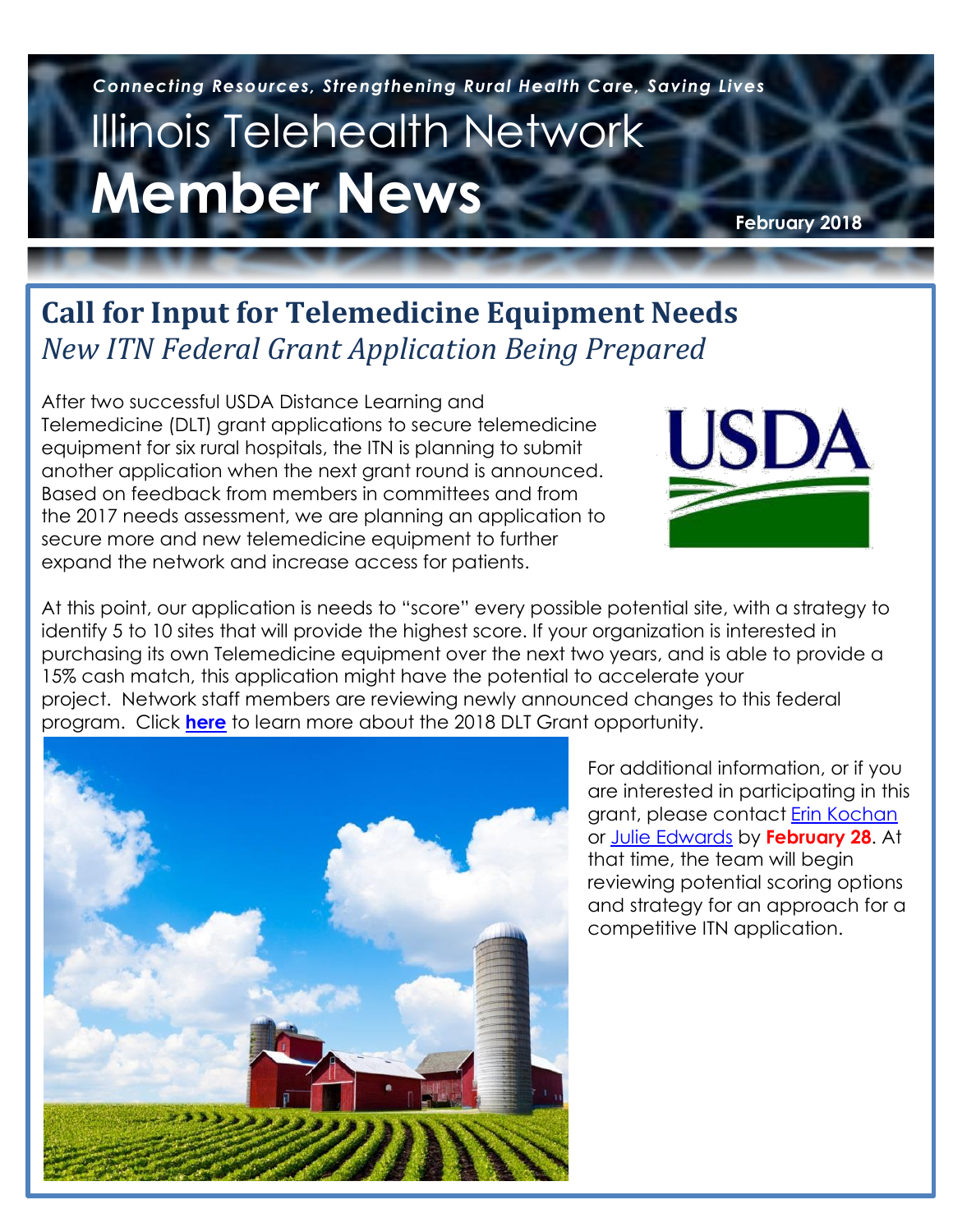### ITN Welcomes New Board Members

Amy Ballance, MHA, Vice-President of Business Development and Strategy for [HSHS](http://www.hshs.org/) Southern Illinois Division, was appointed to the Board at the January meeting. Amy has been HSHS Southern Illinois Division Vice-President of Business Development and Strategy since 2013 and has collaborated continuously with hospitals across the Division, Prairie Heart Institute, and HSHS Medical Group to identify needed physicians across the Division. This has included the sharing of specialty resources through outreach clinics and a vision to utilize telemedicine services to expand access. Amy led the integration of Holy Family Hospital Greenville into HSHS to ensure all facets of integration were identified and was instrumental in the hospital's expansion of its inpatient telepsychiatry service. Amy has also helped worked with Prairie Heart to increase access to advanced cardiac services in rural areas.



## Please share Your Network News!

Is something exciting occurring at your organization in regards to the advancement of telehealth? If so, let us know! We would love to feature this in our bimonthly newsletters!

Please send your happenings to [Erin Kochan](mailto:ekochan@illinoistelehealthnetwork.org)

Joan Coffman, MBA, FACHE, President and CEO of HSHS St. [Mary's Hospital](https://www.stmarysdecatur.com/) (an ITN charter member) in Decatur, was appointed to the Board at the November meeting. Joan is a national leader in rural health care advocacy and received the American Hospital Association (AHA) 2017 Grassroots Champion award. Joan has served as a board member of the Rural Wisconsin Health Cooperative (the recipient three years ago of a prestigious HRSA Rural Health Network Development grant, similar to ITN); and served on the board of the Wisconsin Hospital Association (WHA) and the American College of Healthcare Executives Wisconsin Chapter. Until her new position, she was also a member of Wisconsin Governor Walker's Opioid Task Force and other WHA subcommittees and councils. At the federal level, Joan is member of the Rural Hospital Issues Group of the Federal Office of Rural Health Policy and Chair-Elect of the Governing Council of the AHA Section for Small or Rural Hospitals. Joan has supervised more than \$15 million in capital improvements, developed new physician partnerships, and engaged with community partners to improve health and wellness.

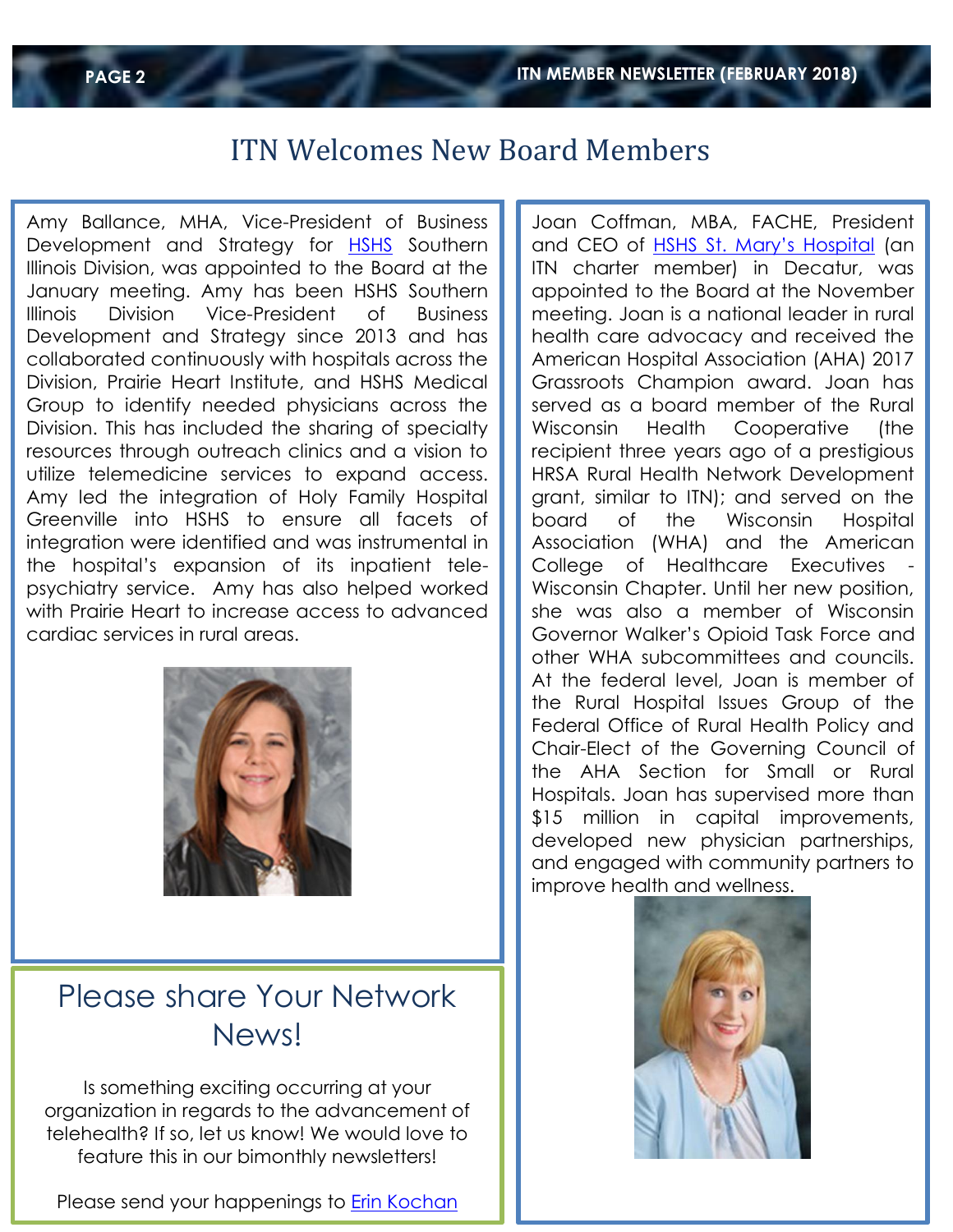#### **PAGE 3 ITN MEMBER NEWSLETTER (FEBRUARY 2018)**

# **SAVE THE DATE**



ANNUAL ITN MEMBER MEETING FRIDAY, JUNE 8, 2018 9AM – 3PM

Please mark your calendars for the Annual ITN Member Meeting! We will be meeting Friday, June 8, 2018 from 9am – 3pm at the Chiara Center in Springfield. It is located at 4875 LaVerna Road, Springfield IL 62707-9780

The team is working on the agenda now. Members are welcome to submit suggestions for session topics to Erin Kochan, MBA.

### ITN Joins the SHLB Network

ITN recently became a member of Schools, Health, & Libraries Broadband Coalition (SHLB). SHLB's mission is to "promote government policies and programs that enable schools, libraries, health care providers, and other anchor institutions and their communities to obtain open, affordable, high-speed broadband connections to the Internet."

By joining this network, ITN hopes to expand the telehealth services to additional rural communities and collaboratively support advocacy for improved rural broadband infrastructure.

> To learn more about SHLB, please visit [www.shlb.org](http://www.shlb.org/)





- All Member Dues are due **February 28, 2018.**
- $\triangleright$  Members interested in participating in the upcoming DLT grant should submit their interest and equipment needs by **February 28, 2018.**
- ATA Conference is **April 29 – May 1**. The ITN has been selected as a panel presenter! You still have time to register!
- $\geq$  \$4,500 supply reimbursements for year one of our three year HRSA grant are due by **June 30, 2018**. This reimbursement is for any telemedicine supply purchased between *July 1, 2017 and June 30, 2018.*
- $\triangleright$  Service Line Committee meets the third Wednesday of each month from 9 – 10am.
- $\triangleright$  Virtual Technologies and Population Health Committee meets the third Wednesday of each month from 2 – 3pm.
- $\triangleright$  Grants, Philanthropy and Sustainability Committee meet the fourth Tuesday of each month from 2 – 3pm.

For additional information about any of these items, please contact Erin Kochan, [MBA](mailto:ekochan@illinoistelehealthnetwork.org)